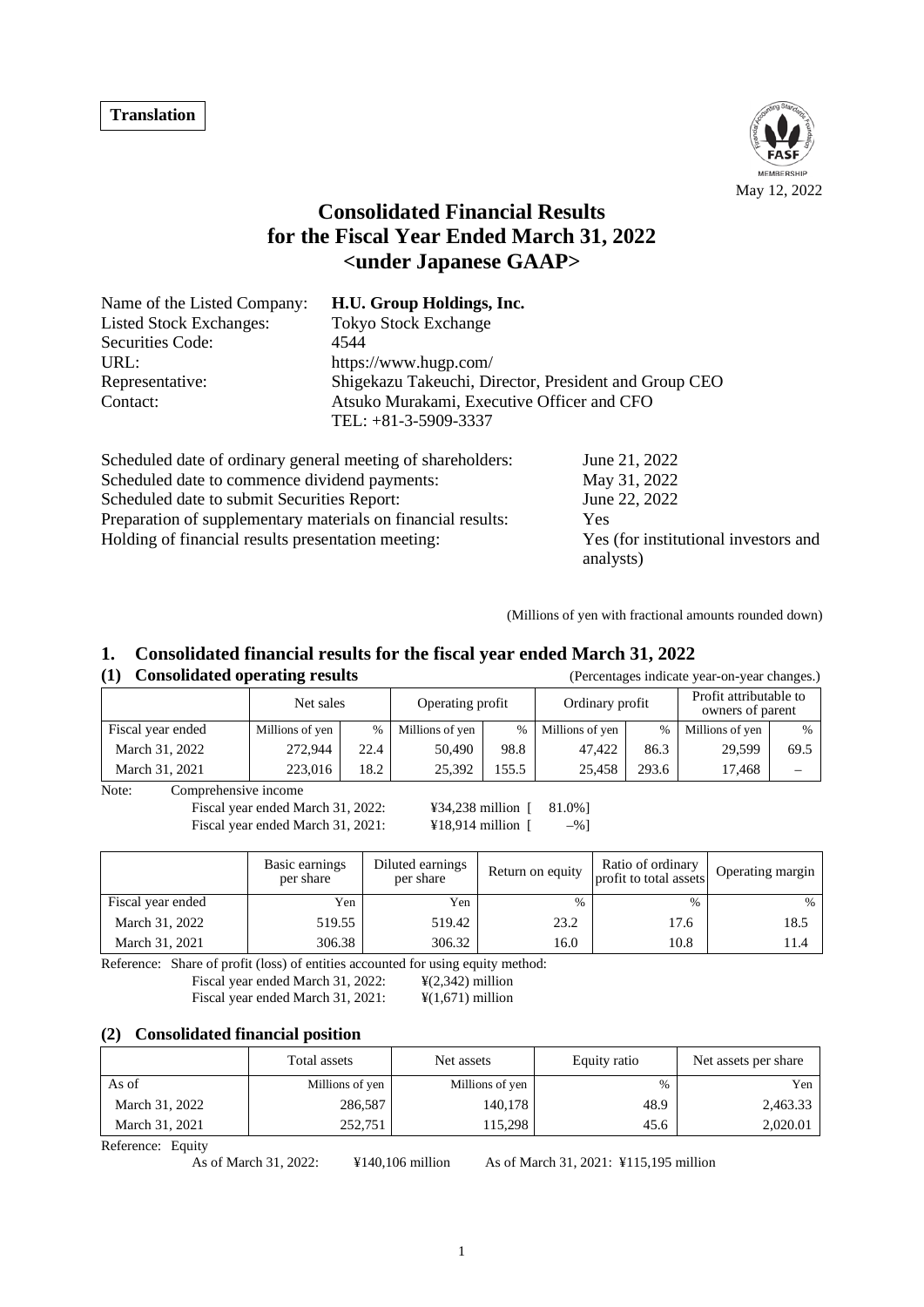## **(3) Consolidated cash flows**

|                   | Cash flows from<br>operating activities | Cash flows from<br>investing activities | Cash flows from<br>financing activities | Cash and cash<br>equivalents at end of<br>period |
|-------------------|-----------------------------------------|-----------------------------------------|-----------------------------------------|--------------------------------------------------|
| Fiscal year ended | Millions of yen                         | Millions of yen                         | Millions of yen                         | Millions of yen                                  |
| March 31, 2022    | 55,229                                  | (30, 862)                               | (21, 725)                               | 46,479                                           |
| March 31, 2021    | 35,588                                  | (28, 273)                               | (1, 566)                                | 42,950                                           |

## **2. Cash dividends**

|                                                    |                          |                       | Annual dividends      |                     | Total dividend | Dividend            | Ratio of<br>dividends to |                                                 |
|----------------------------------------------------|--------------------------|-----------------------|-----------------------|---------------------|----------------|---------------------|--------------------------|-------------------------------------------------|
|                                                    | First quarter-<br>end    | Second<br>quarter-end | Third quarter-<br>end | Fiscal year-<br>end | Total          | payments<br>(Total) | payout ratio             | net assets<br>$ $ (Consolidated) (Consolidated) |
|                                                    | Yen                      | Yen                   | Yen                   | Yen                 | Yen            | Millions of<br>yen  | $\frac{0}{0}$            | $\%$                                            |
| Fiscal year ended<br>March 31, 2021                | -                        | 50.00                 | -                     | 94.00               | 144.00         | 8,230               | 47.1                     | 7.5                                             |
| Fiscal year ended<br>March 31, 2022                |                          | 62.00                 | -                     | 63.00               | 125.00         | 7,147               | 24.1                     | 5.6                                             |
| Fiscal year<br>ending March 31,<br>2023 (Forecast) | $\overline{\phantom{m}}$ | 62.00                 | $\hspace{0.05cm}$     | 63.00               | 125.00         |                     | 56.9                     |                                                 |

Note: Breakdown of year-end dividend for the fiscal year ended March 31, 2021: Ordinary dividend: ¥75.00 Commemorative dividend: ¥19.00

## **3. Consolidated earnings forecasts for the fiscal year ending March 31, 2023 (from April 1, 2022 to March 31, 2023)**

(Percentages indicate year-on-year changes.)

|                                      | Net sales          |       | Operating profit   |        | Ordinary profit    |               | Profit attributable to Basic earnings<br>owners of parent |        | per share |
|--------------------------------------|--------------------|-------|--------------------|--------|--------------------|---------------|-----------------------------------------------------------|--------|-----------|
|                                      | Millions of<br>yen | $\%$  | Millions of<br>yen | $\%$   | Millions of<br>yen | $\frac{0}{0}$ | Millions of<br>ven                                        | $\%$   | Yen       |
| Fiscal year ending<br>March 31, 2023 | 254,000            | (6.9) | 21,000             | (58.4) | 18,000             | (62.0)        | 12,500                                                    | (57.8) | 219.77    |

\* Notes

- (1) Changes in significant subsidiaries during the current period under review (changes in specified subsidiaries resulting in change in scope of consolidation): None
- (2) Changes in accounting policies, changes in accounting estimates, and restatement
	- a. Changes in accounting policies due to revisions to accounting standards and other regulations: Yes
	- b. Changes in accounting policies due to other reasons: None
	- c. Changes in accounting estimates: None
	- d. Restatement: None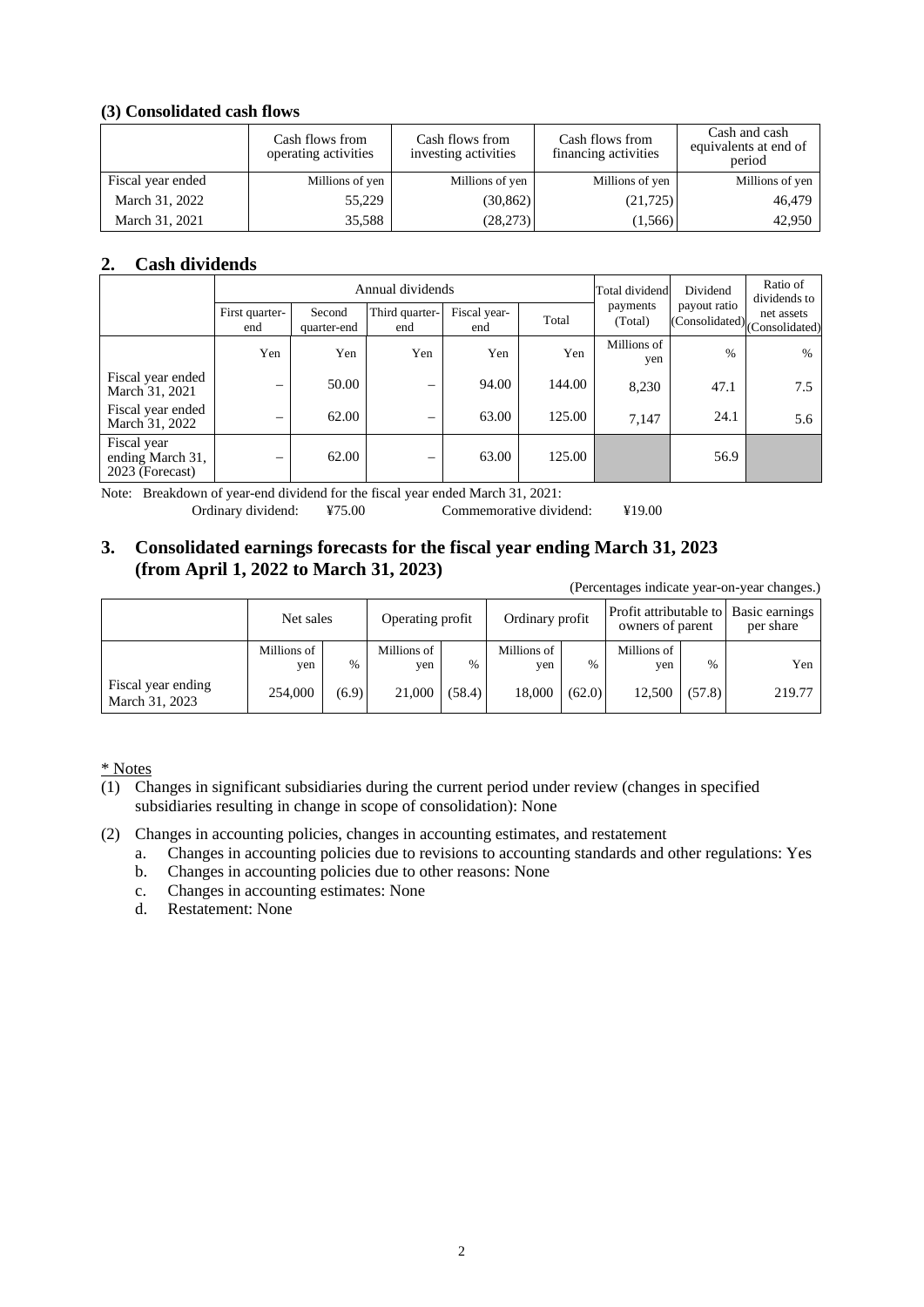#### (3) Number of shares issued (common shares)

a. Total number of shares issued at the end of the period (including treasury shares)

| As of March 31, 2022 | 57,446,657 shares |
|----------------------|-------------------|
| As of March 31, 2021 | 57,416,407 shares |

b. Number of treasury shares at the end of the period

|                | As of March 31, 2022                                                                          | 569,941 shares |
|----------------|-----------------------------------------------------------------------------------------------|----------------|
|                | As of March 31, 2021                                                                          | 389,287 shares |
| $\mathbf{c}$ . | Average number of shares during the period (cumulative from the beginning of the fiscal year) |                |
|                |                                                                                               |                |

| Fiscal year ended March 31, 2022 | 56,971,532 shares |
|----------------------------------|-------------------|
| Fiscal year ended March 31, 2021 | 57,014,057 shares |

Note: The Company has introduced a Board Incentive Plan (BIP) trust as part of officer remuneration, and the number of shares of the Company held by the said trust is included in the number of treasury shares excluded from calculations of the number of treasury shares at the end of the period, and the average number of shares during the period.

## **Reference: Summary of non-consolidated results Non-consolidated financial results for the fiscal year ended March 31, 2022 (1) Non-consolidated operating results** (Percentages indicate year-on-year changes.)

Net sales Depending profit | Ordinary profit | Profit Fiscal year ended Millions of yen % Millions of yen % Millions of yen % Millions of yen % Millions of yen % March 31, 2022 17, 132 13.8 8,743 27.3 4,223 (45.3) 5,872 March 31, 2021 15,049 (62.4) 6,866 (79.0) 7,720 (76.4) 115 (99.6)

|                   | Basic earnings<br>per share | Diluted earnings<br>per share |
|-------------------|-----------------------------|-------------------------------|
| Fiscal year ended | Yen                         | Yen                           |
| March 31, 2022    | 103.08                      | 103.05                        |
| March 31, 2021    | 2.02                        | 2.02                          |

#### **(2) Non-consolidated financial position**

|                   | Total assets    | Net assets      | Equity ratio | Net assets per share |
|-------------------|-----------------|-----------------|--------------|----------------------|
| As of             | Millions of yen | Millions of yen | $\%$         | Yen                  |
| March 31, 2022    | 173,744         | 58,816          | 33.8         | 1,032.83             |
| March 31, 2021    | 167.659         | 60.494          | 36.0         | 1,058.77             |
| Reference: Fauity |                 |                 |              |                      |

Reference: Equity

As of March 31, 2022: ¥58,744 million As of March 31, 2021: ¥60,378 million

\* Financial results reports are exempt from audit conducted by certified public accountants or an audit corporation.

\* Proper use of earnings forecasts, and other special matters

(Note regarding the forecast figures)

The forecasts stated above are based on information available to the Company as of the date of announcement of this report and assumptions as of the same date on many uncertain factors that could affect the future performance of the Company. Actual results may differ substantially from the forecasts due to various factors in the future.

(How to access supplementary materials on financial results and the details of financial results presentation meeting)

The Company is scheduled to hold a financial results presentation meeting for institutional investors and analysts via online distribution on Thursday, May 12, 2022, and to post the materials used in the meeting on the Company's website immediately after the announcement of financial results.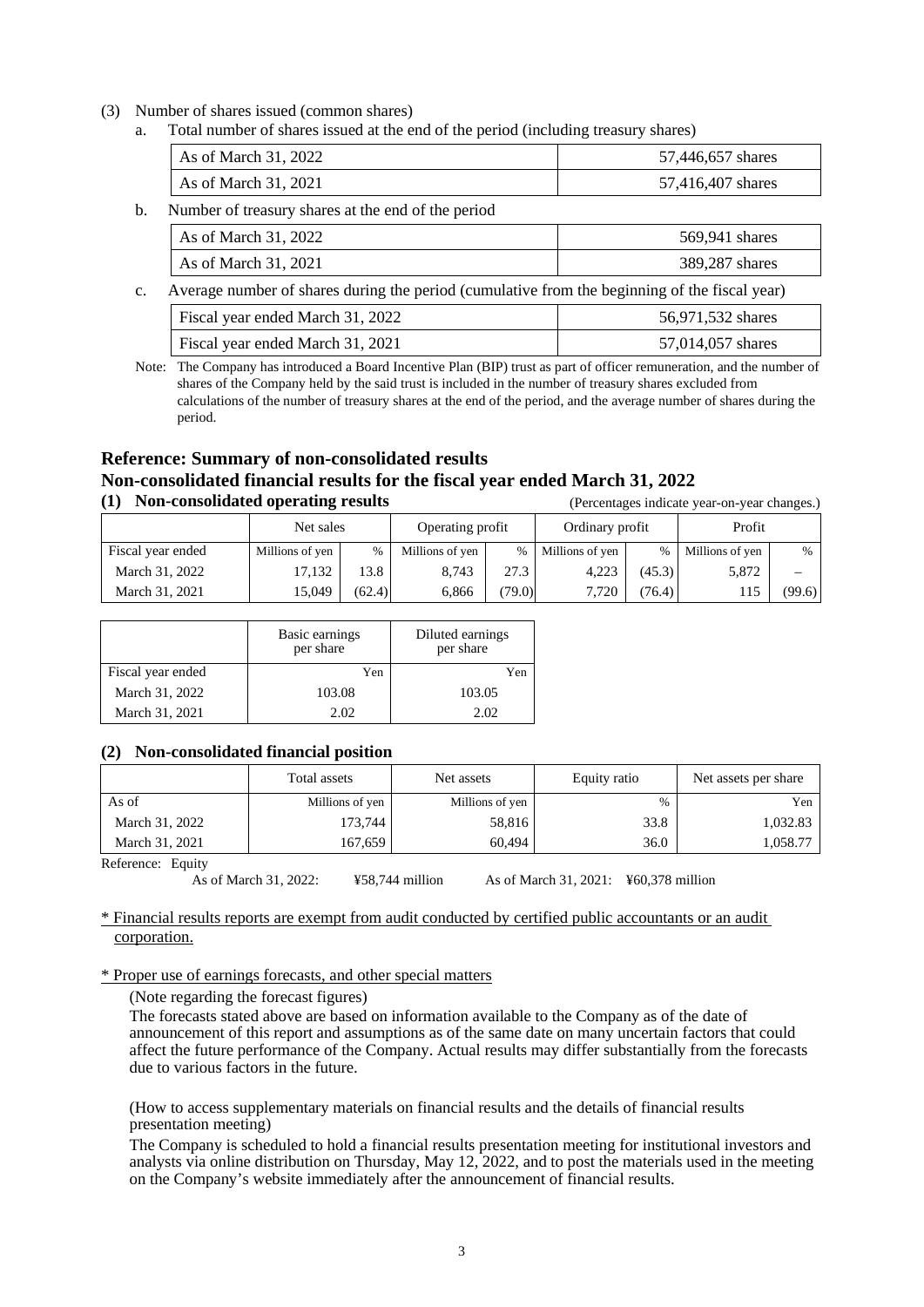# **Consolidated financial statements**

**(1) Consolidated balance sheet**

|                                                     | As of March 31, 2021 | As of March 31, 2022 |
|-----------------------------------------------------|----------------------|----------------------|
| Assets                                              |                      |                      |
| Current assets                                      |                      |                      |
| Cash and deposits                                   | 42,961               | 46,490               |
| Notes and accounts receivable - trade               | 46,619               |                      |
| Notes and accounts receivable - trade, and contract |                      |                      |
| assets                                              |                      | 59,238               |
| Investments in leases                               | 801                  | 221                  |
| Merchandise and finished goods                      | 5,756                | 5,148                |
| Work in process                                     | 6,392                | 6,605                |
| Raw materials and supplies                          | 6,654                | 7,731                |
| Other                                               | 9,401                | 7,781                |
| Allowance for doubtful accounts                     | (574)                | (675)                |
| Total current assets                                | 118,013              | 132,542              |
| Non-current assets                                  |                      |                      |
| Property, plant and equipment                       |                      |                      |
| <b>Buildings and structures</b>                     | 40,428               | 43,890               |
| Accumulated depreciation                            | (24,996)             | (22,662)             |
| Buildings and structures, net                       | 15,431               | 21.227               |
| Machinery, equipment and vehicles                   | 18,047               | 18,824               |
| Accumulated depreciation                            | (13,327)             | (13,806)             |
| Machinery, equipment and vehicles, net              | 4,720                | 5,017                |
| Tools, furniture and fixtures                       | 39,873               | 42,724               |
| Accumulated depreciation                            | (27, 836)            | (27, 946)            |
| Tools, furniture and fixtures, net                  | 12,036               | 14,777               |
| Land                                                | 9,691                | 10,488               |
| Leased assets                                       | 20,111               | 24,083               |
| Accumulated depreciation                            | (7,032)              | (10, 437)            |
| Leased assets, net                                  | 13,079               | 13,645               |
| Construction in progress                            | 6,203                | 11,363               |
| Total property, plant and equipment                 | 61,162               | 76,520               |
| Intangible assets                                   |                      |                      |
| Goodwill                                            | 760                  | 201                  |
| Customer-related intangible assets                  | 947                  | 897                  |
| Software                                            | 7,827                | 22,250               |
| Leased assets                                       | 1,019                | 779                  |
| Software in progress                                | 14,610               | 8,088                |
| Other                                               | 2,297                | 2,188                |
| Total intangible assets                             | 27,462               | 34,406               |
| Investments and other assets                        |                      |                      |
| Investment securities                               | 10,388               | 8,300                |
| Long-term loans receivable                          | 4,003                | 4,212                |
| Guarantee deposits                                  | 18,260               | 18,286               |
| Deferred tax assets                                 | 9,458                | 7,387                |
| Other                                               | 3,997                | 4,975                |
| Allowance for doubtful accounts                     | (140)                | (165)                |
| Total investments and other assets                  | 45,966               | 42,996               |
| Total non-current assets                            |                      |                      |
|                                                     | 134,591              | 153,923              |
| Deferred assets                                     |                      |                      |
| Bond issuance costs                                 | 146                  | 121                  |
| Total deferred assets                               | 146                  | 121                  |
| Total assets                                        | 252,751              | 286,587              |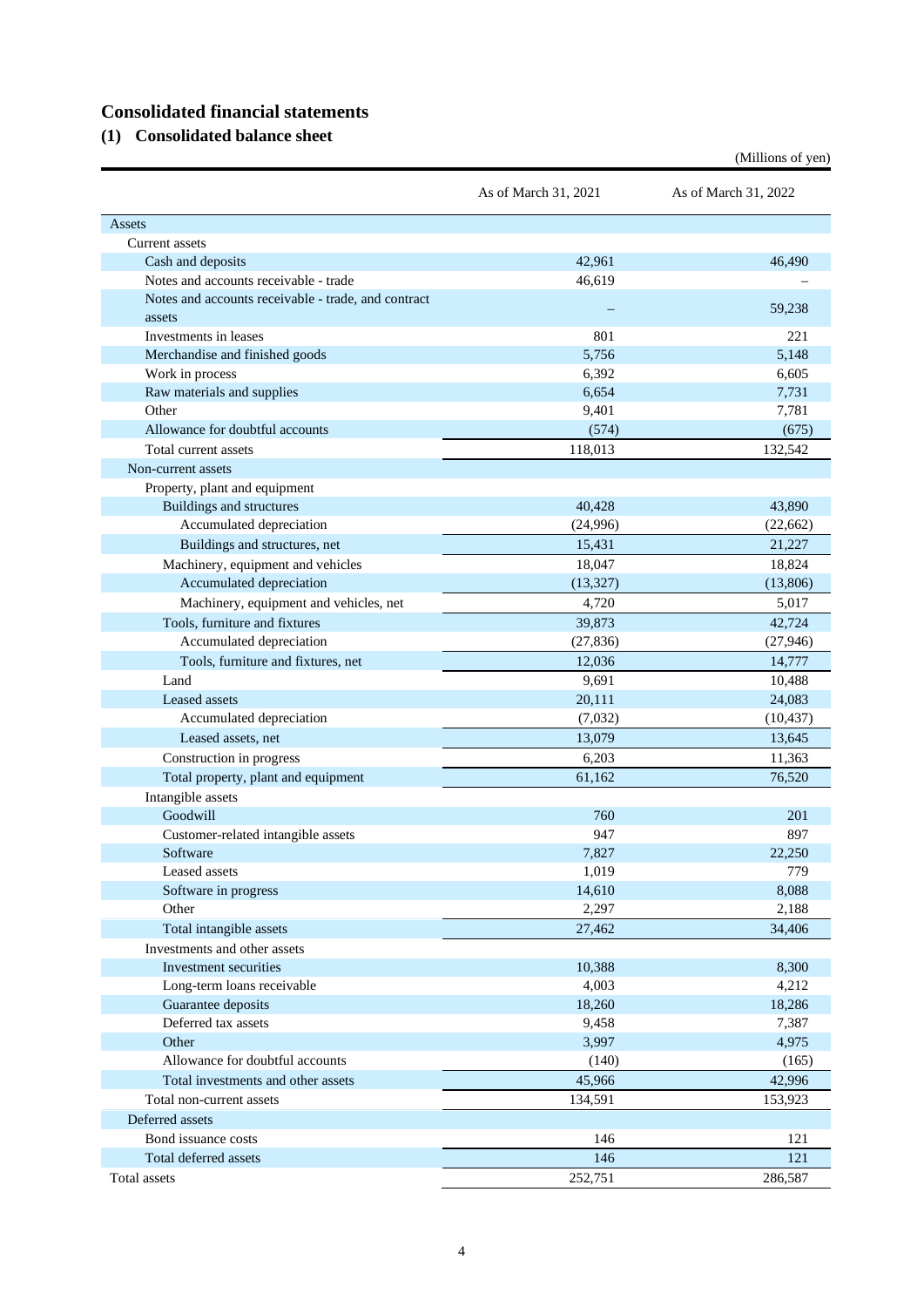|                                                       | As of March 31, 2021 | As of March 31, 2022 |
|-------------------------------------------------------|----------------------|----------------------|
| Liabilities                                           |                      |                      |
| <b>Current liabilities</b>                            |                      |                      |
| Notes and accounts payable - trade                    | 18,150               | 21,307               |
| Electronically recorded obligations - operating       | 2.115                | 1,025                |
| Short-term borrowings                                 | 4,500                |                      |
| Current portion of long-term borrowings               | 3,899                | 3,621                |
| Lease liabilities                                     | 3,444                | 4.029                |
| Accounts payable - other                              | 12,407               | 14,921               |
| Income taxes payable                                  | 2,374                | 5,834                |
| Provision for bonuses                                 | 7,104                | 6,870                |
| Other                                                 | 8,922                | 13,144               |
| Total current liabilities                             | 62,918               | 70,755               |
| Non-current liabilities                               |                      |                      |
| Bonds payable                                         | 35,000               | 35,000               |
| Long-term borrowings                                  | 22,321               | 18,700               |
| Lease liabilities                                     | 11,291               | 11,649               |
| Retirement benefit liability                          | 3,801                | 5,470                |
| Asset retirement obligations                          | 1,053                | 1,046                |
| Provision for share awards                            | 279                  | 572                  |
| Provision for compensation loss                       | 466                  | 709                  |
| Provision for loss on guarantees                      |                      | 1,414                |
| Other                                                 | 319                  | 1,089                |
| Total non-current liabilities                         | 74,534               | 75,653               |
| <b>Total liabilities</b>                              | 137,452              | 146,408              |
| Net assets                                            |                      |                      |
| Shareholders' equity                                  |                      |                      |
| Share capital                                         | 9,184                | 9,231                |
| Capital surplus                                       | 24,906               | 24,953               |
| Retained earnings                                     | 83,269               | 103,957              |
| Treasury shares                                       | (1, 583)             | (2,081)              |
| Total shareholders' equity                            | 115,775              | 136,060              |
| Accumulated other comprehensive income                |                      |                      |
| Valuation difference on available-for-sale securities | (152)                | 1,620                |
| Foreign currency translation adjustment               | 400                  | 3,997                |
| Remeasurements of defined benefit plans               | (828)                | (1,573)              |
| Total accumulated other comprehensive income          | (579)                | 4,045                |
| Share acquisition rights                              | 116                  | 72                   |
| Non-controlling interests                             | (13)                 |                      |
| Total net assets                                      | 115,298              | 140,178              |
| Total liabilities and net assets                      | 252,751              | 286,587              |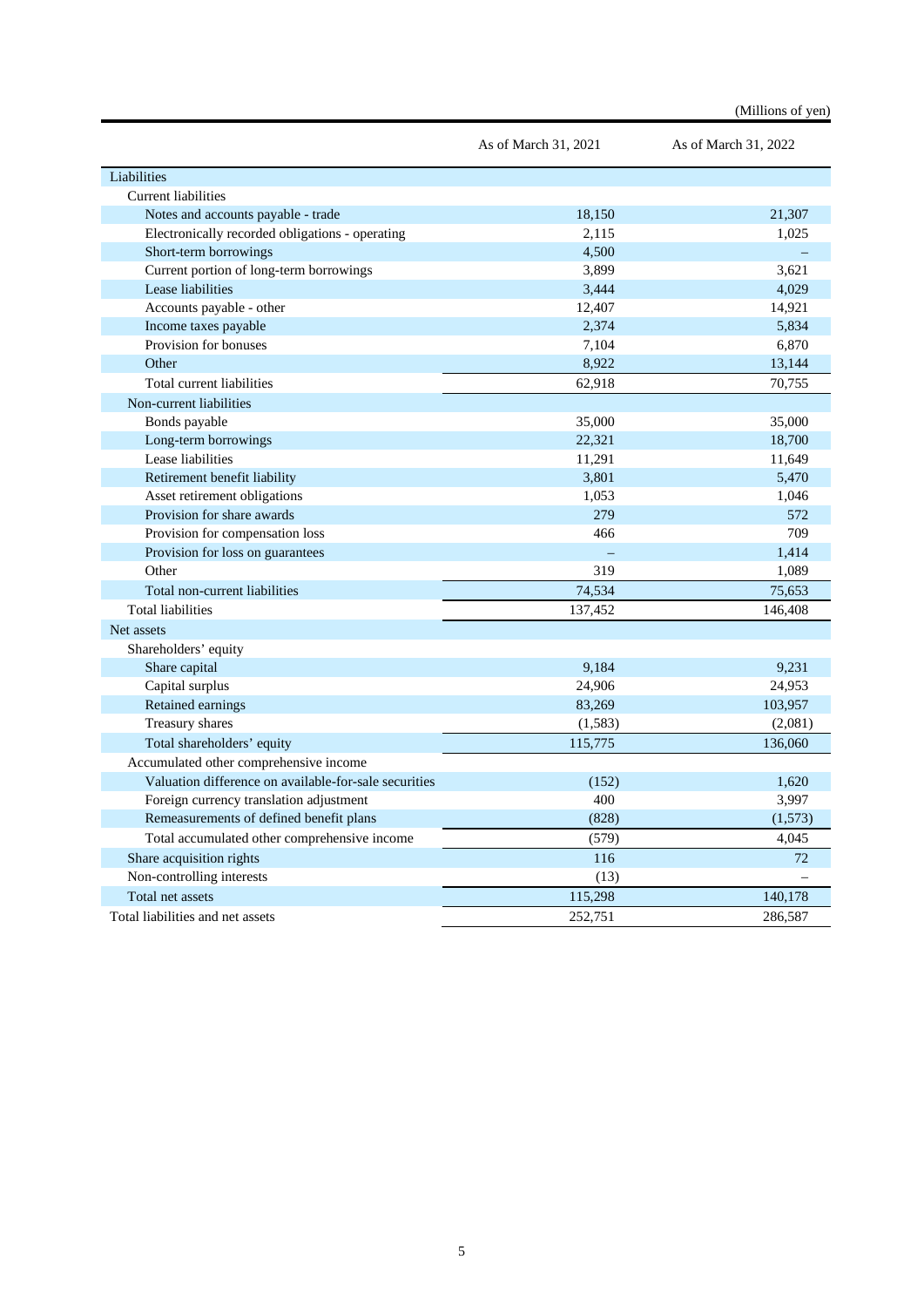## **(2) Consolidated statement of income and consolidated statement of comprehensive income Consolidated statement of income**

|                                                         |                                     | (Millions of yen)                   |
|---------------------------------------------------------|-------------------------------------|-------------------------------------|
|                                                         | Fiscal year ended<br>March 31, 2021 | Fiscal year ended<br>March 31, 2022 |
| Net sales                                               | 223,016                             | 272,944                             |
| Cost of sales                                           | 146,808                             | 161,145                             |
| Gross profit                                            | 76,208                              | 111,799                             |
| Selling, general and administrative expenses            | 50,815                              | 61,308                              |
| Operating profit                                        | 25,392                              | 50,490                              |
| Non-operating income                                    |                                     |                                     |
| Interest income                                         | 150                                 | 45                                  |
| Dividend income                                         | 23                                  | 31                                  |
| Dividend income of insurance                            | 20                                  | 27                                  |
| Rental income                                           | 85                                  | 66                                  |
| Outsourcing service income                              | 17                                  | 14                                  |
| Foreign exchange gains                                  |                                     | 335                                 |
| Gain on investments in capital                          | 1,298                               | 1.009                               |
| Consumption taxes variance                              | 816                                 |                                     |
| Other                                                   | 210                                 | 161                                 |
| Total non-operating income                              | 2,622                               | 1,693                               |
| Non-operating expenses                                  |                                     |                                     |
| Interest expenses                                       | 309                                 | 395                                 |
| Rental expenses                                         | 41                                  | 36                                  |
| Share of loss of entities accounted for using equity    | 1,671                               | 2,342                               |
| method                                                  |                                     |                                     |
| Provision for loss on guarantees<br>Other               |                                     | 1,414                               |
|                                                         | 534                                 | 571                                 |
| Total non-operating expenses                            | 2,557                               | 4,761                               |
| Ordinary profit                                         | 25,458                              | 47,422                              |
| Extraordinary income                                    |                                     |                                     |
| Gain on sale of non-current assets                      | 109                                 | 174                                 |
| Gain on reversal of share acquisition rights            | 33                                  | 40                                  |
| Other                                                   | 10                                  | 59                                  |
| Total extraordinary income                              | 152                                 | 274                                 |
| <b>Extraordinary losses</b>                             |                                     |                                     |
| Loss on retirement of non-current assets                | 226                                 | 347                                 |
| Loss on sale of non-current assets                      | 1,540                               | 447                                 |
| <b>Impairment</b> losses                                | 773                                 | 2,173                               |
| Loss on valuation of investment securities              |                                     | 676                                 |
| Loss on valuation of other investments                  |                                     | 782                                 |
| Business restructuring expenses                         | 1,504                               | 680                                 |
| Other                                                   | 742                                 | 1,265                               |
| Total extraordinary losses                              | 4,787                               | 6,373                               |
| Profit before income taxes                              | 20,823                              | 41,323                              |
| Income taxes - current                                  | 4,415                               | 9,904                               |
| Income taxes - deferred                                 | (1,016)                             | 1,806                               |
| Total income taxes                                      | 3,398                               | 11,710                              |
| Profit                                                  | 17,425                              | 29,612                              |
| Profit (loss) attributable to non-controlling interests | (42)                                | 13                                  |
| Profit attributable to owners of parent                 | 17,468                              | 29,599                              |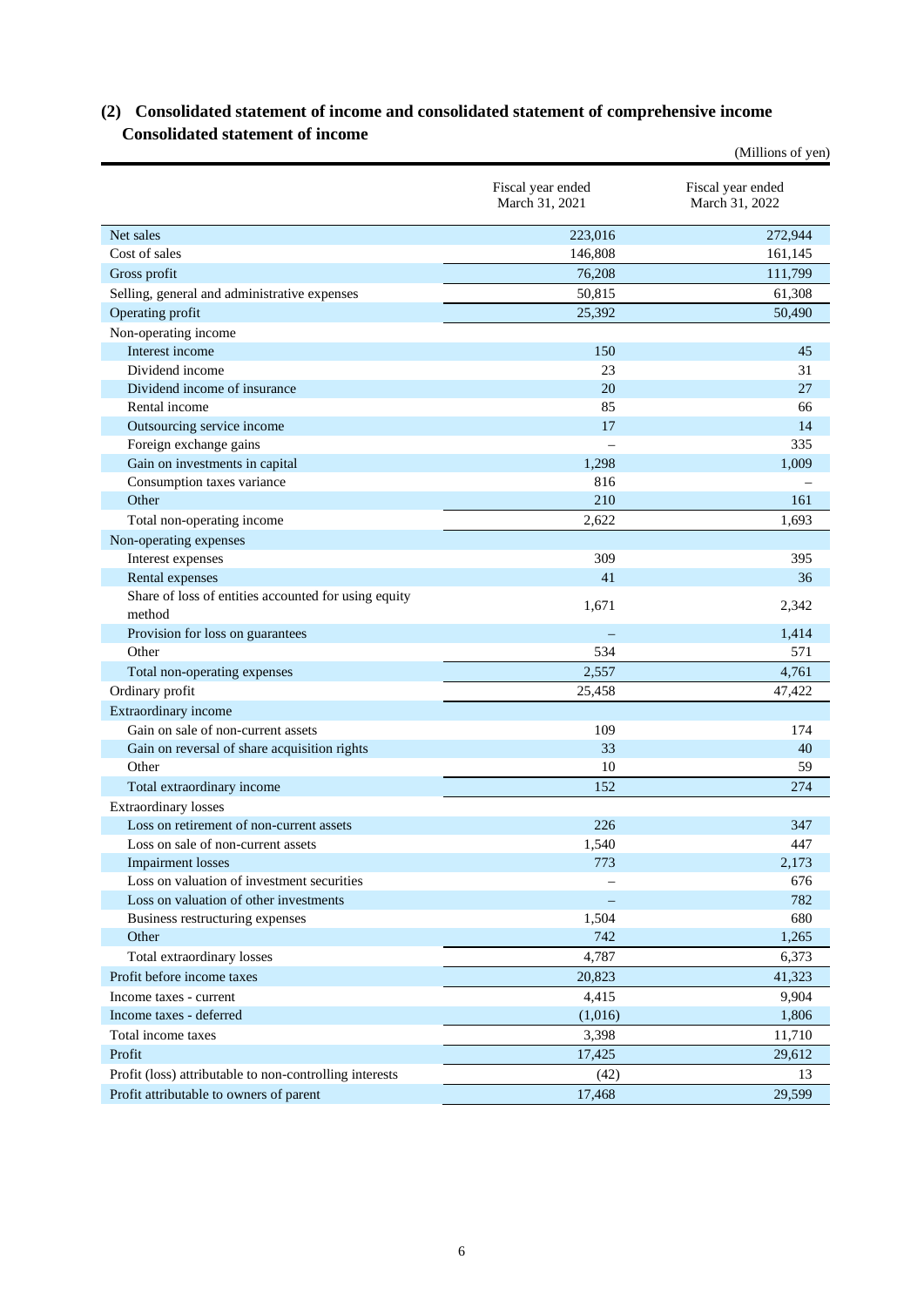## **Consolidated statement of comprehensive income**

Fiscal year ended March 31, 2021 Fiscal year ended March 31, 2022 Profit 29,612 2006 2012 2013 2014 2014 2015 2016 2017 2020 2014 2016 2017 2018 2014 2015 2016 2017 2018 2017 20 Other comprehensive income Valuation difference on available-for-sale securities (34) 1,773<br>
Foreign currency translation adjustment 1,605 3,597 Foreign currency translation adjustment 1,605 Remeasurements of defined benefit plans, net of tax (80) (744) Total other comprehensive income 1,489 4,625 Comprehensive income 18,914 34,238 (Comprehensive income attributable to) Comprehensive income attributable to owners of parent 18,957 34,225 Comprehensive income attributable to non-controlling  $\frac{13}{13}$  interests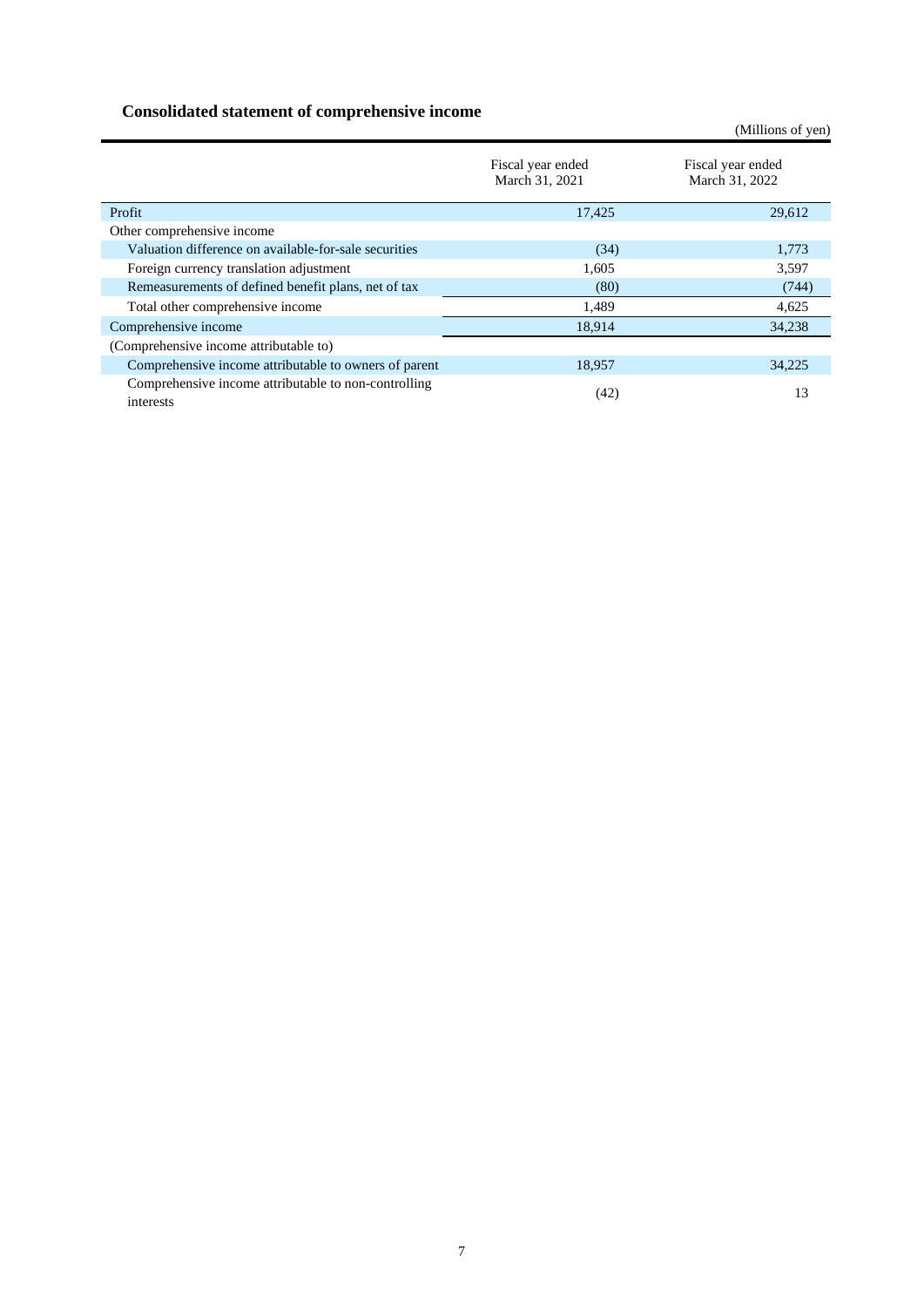# **(3) Consolidated statement of changes in equity**

Fiscal year ended March 31, 2021

|                                                                     |                      |                 |                   |                 | (Millions of yen)             |  |  |
|---------------------------------------------------------------------|----------------------|-----------------|-------------------|-----------------|-------------------------------|--|--|
|                                                                     | Shareholders' equity |                 |                   |                 |                               |  |  |
|                                                                     | Share capital        | Capital surplus | Retained earnings | Treasury shares | Total shareholders'<br>equity |  |  |
| Balance at beginning of period                                      | 9,147                | 24,869          | 72,772            | (1,633)         | 105,156                       |  |  |
| Changes during period                                               |                      |                 |                   |                 |                               |  |  |
| Issuance of new shares -<br>exercise of share acquisition<br>rights | $\overline{2}$       | $\overline{2}$  |                   |                 | 5                             |  |  |
| Issuance of new shares-<br><b>Restricted Stock</b>                  | 33                   | 33              |                   |                 | 66                            |  |  |
| Dividends of surplus                                                |                      |                 | (6,571)           |                 | (6,571)                       |  |  |
| Profit attributable to owners<br>of parent                          |                      |                 | 17,468            |                 | 17,468                        |  |  |
| Purchase of treasury shares                                         |                      |                 |                   | (2)             | (2)                           |  |  |
| Disposal of treasury shares                                         |                      |                 |                   | 51              | 51                            |  |  |
| Change in scope of<br>consolidation                                 |                      |                 | (399)             |                 | (399)                         |  |  |
| Net changes in items other<br>than shareholders' equity             |                      |                 |                   |                 |                               |  |  |
| Total changes during period                                         | 36                   | 36              | 10,497            | 49              | 10,618                        |  |  |
| Balance at end of period                                            | 9.184                | 24,906          | 83,269            | (1,583)         | 115,775                       |  |  |

|                                                                     | Accumulated other comprehensive income                          |                                                  |                                                    |                                                            |                                             |           |                  |
|---------------------------------------------------------------------|-----------------------------------------------------------------|--------------------------------------------------|----------------------------------------------------|------------------------------------------------------------|---------------------------------------------|-----------|------------------|
|                                                                     | Valuation<br>difference on<br>available-for-<br>sale securities | Foreign<br>currency<br>translation<br>adjustment | Remeasure-<br>ments of<br>defined benefit<br>plans | Total<br>accumulated<br>other<br>comprehen-<br>sive income | Share acquisition Non-controlling<br>rights | interests | Total net assets |
| Balance at beginning of period                                      | (117)                                                           | (1,204)                                          | (747)                                              | (2,069)                                                    | 141                                         | $\equiv$  | 103,228          |
| Changes during period                                               |                                                                 |                                                  |                                                    |                                                            |                                             |           |                  |
| Issuance of new shares -<br>exercise of share acquisition<br>rights |                                                                 |                                                  |                                                    |                                                            |                                             |           | 5                |
| Issuance of new shares-<br><b>Restricted Stock</b>                  |                                                                 |                                                  |                                                    |                                                            |                                             |           | 66               |
| Dividends of surplus                                                |                                                                 |                                                  |                                                    |                                                            |                                             |           | (6,571)          |
| Profit attributable to owners<br>of parent                          |                                                                 |                                                  |                                                    |                                                            |                                             |           | 17,468           |
| Purchase of treasury shares                                         |                                                                 |                                                  |                                                    |                                                            |                                             |           | (2)              |
| Disposal of treasury shares                                         |                                                                 |                                                  |                                                    |                                                            |                                             |           | 51               |
| Change in scope of<br>consolidation                                 |                                                                 |                                                  |                                                    |                                                            |                                             |           | (399)            |
| Net changes in items other<br>than shareholders' equity             | (34)                                                            | 1,605                                            | (80)                                               | 1,489                                                      | (24)                                        | (13)      | 1,451            |
| Total changes during period                                         | (34)                                                            | 1,605                                            | (80)                                               | 1,489                                                      | (24)                                        | (13)      | 12,070           |
| Balance at end of period                                            | (152)                                                           | 400                                              | (828)                                              | (579)                                                      | 116                                         | (13)      | 115,298          |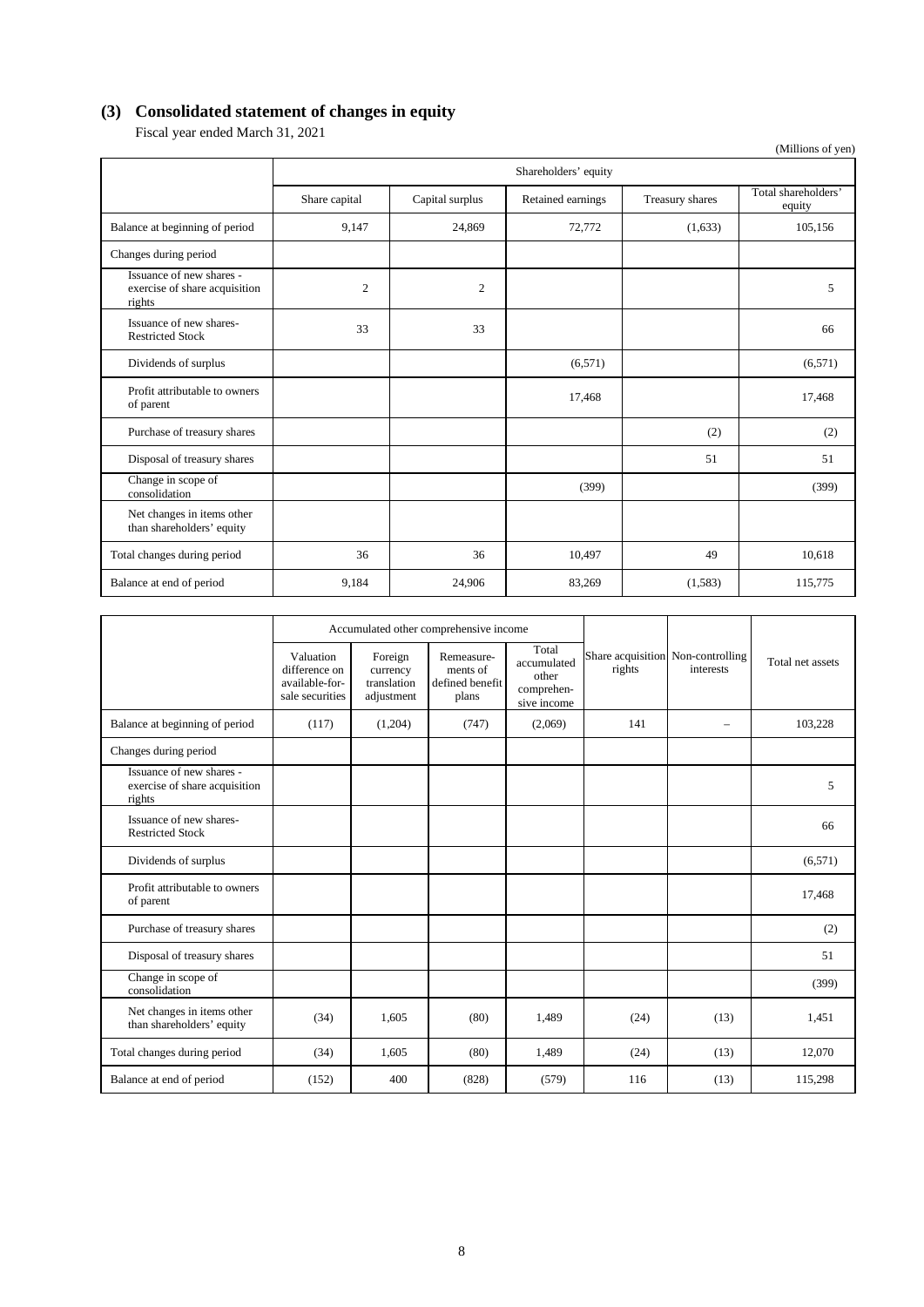### Fiscal year ended March 31, 2022

|                                                                     | Shareholders' equity |                 |                   |                 |                               |  |
|---------------------------------------------------------------------|----------------------|-----------------|-------------------|-----------------|-------------------------------|--|
|                                                                     | Share capital        | Capital surplus | Retained earnings | Treasury shares | Total shareholders'<br>equity |  |
| Balance at beginning of period                                      | 9.184                | 24,906          | 83,269            | (1,583)         | 115,775                       |  |
| Cumulative effects of changes<br>in accounting policies             |                      |                 | 6                 |                 | 6                             |  |
| Restated balance                                                    | 9,184                | 24,906          | 83,275            | (1,583)         | 115,781                       |  |
| Changes during period                                               |                      |                 |                   |                 |                               |  |
| Issuance of new shares -<br>exercise of share acquisition<br>rights | 14                   | 14              |                   |                 | 29                            |  |
| Issuance of new shares-<br><b>Restricted Stock</b>                  | 32                   | 32              |                   |                 | 65                            |  |
| Dividends of surplus                                                |                      |                 | (8,917)           |                 | (8,917)                       |  |
| Profit attributable to owners<br>of parent                          |                      |                 | 29,599            |                 | 29,599                        |  |
| Purchase of treasury shares                                         |                      |                 |                   | (498)           | (498)                         |  |
| Net changes in items other<br>than shareholders' equity             |                      |                 |                   |                 |                               |  |
| Total changes during period                                         | 47                   | 47              | 20.681            | (498)           | 20,279                        |  |
| Balance at end of period                                            | 9,231                | 24,953          | 103,957           | (2,081)         | 136,060                       |  |

| Accumulated other comprehensive income                              |                                                                 |                                                  |                                                    |                                                            |                                             |           |                  |
|---------------------------------------------------------------------|-----------------------------------------------------------------|--------------------------------------------------|----------------------------------------------------|------------------------------------------------------------|---------------------------------------------|-----------|------------------|
|                                                                     | Valuation<br>difference on<br>available-for-<br>sale securities | Foreign<br>currency<br>translation<br>adjustment | Remeasure-<br>ments of<br>defined benefit<br>plans | Total<br>accumulated<br>other<br>comprehen-<br>sive income | Share acquisition Non-controlling<br>rights | interests | Total net assets |
| Balance at beginning of period                                      | (152)                                                           | 400                                              | (828)                                              | (579)                                                      | 116                                         | (13)      | 115,298          |
| Cumulative effects of changes<br>in accounting policies             |                                                                 |                                                  |                                                    |                                                            |                                             |           | 6                |
| <b>Restated balance</b>                                             | (152)                                                           | 400                                              | (828)                                              | (579)                                                      | 116                                         | (13)      | 115,305          |
| Changes during period                                               |                                                                 |                                                  |                                                    |                                                            |                                             |           |                  |
| Issuance of new shares -<br>exercise of share acquisition<br>rights |                                                                 |                                                  |                                                    |                                                            |                                             |           | 29               |
| Issuance of new shares-<br><b>Restricted Stock</b>                  |                                                                 |                                                  |                                                    |                                                            |                                             |           | 65               |
| Dividends of surplus                                                |                                                                 |                                                  |                                                    |                                                            |                                             |           | (8,917)          |
| Profit attributable to owners<br>of parent                          |                                                                 |                                                  |                                                    |                                                            |                                             |           | 29,599           |
| Purchase of treasury shares                                         |                                                                 |                                                  |                                                    |                                                            |                                             |           | (498)            |
| Net changes in items other<br>than shareholders' equity             | 1,773                                                           | 3,597                                            | (744)                                              | 4,625                                                      | (44)                                        | 13        | 4,594            |
| Total changes during period                                         | 1,773                                                           | 3,597                                            | (744)                                              | 4,625                                                      | (44)                                        | 13        | 24,873           |
| Balance at end of period                                            | 1,620                                                           | 3,997                                            | (1,573)                                            | 4,045                                                      | 72                                          |           | 140,178          |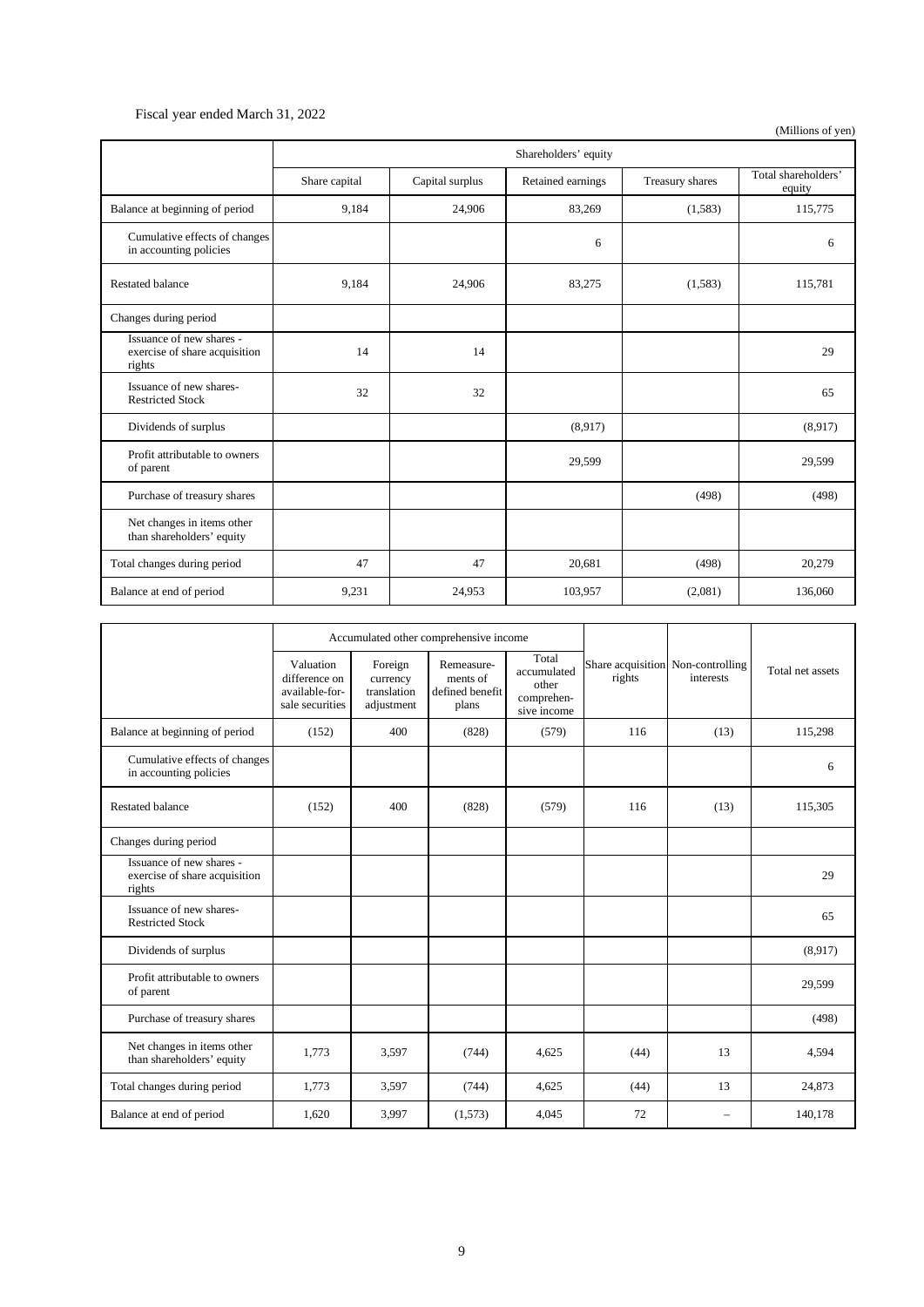## **(4) Consolidated statement of cash flows**

|                                                          |                                     | (Millions of yen)                   |
|----------------------------------------------------------|-------------------------------------|-------------------------------------|
|                                                          | Fiscal year ended<br>March 31, 2021 | Fiscal year ended<br>March 31, 2022 |
| Cash flows from operating activities                     |                                     |                                     |
| Profit before income taxes                               | 20,823                              | 41,323                              |
| Depreciation                                             | 12,091                              | 14,527                              |
| Impairment losses                                        | 773                                 | 2,173                               |
| Amortization of goodwill                                 | 403                                 | 99                                  |
| Interest expenses                                        | 309                                 | 395                                 |
| Share of loss (profit) of entities accounted for using   |                                     |                                     |
| equity method                                            | 1,671                               | 2,342                               |
| Decrease (increase) in trade receivables                 | (13,933)                            |                                     |
| Decrease (increase) in trade receivables and contract    |                                     |                                     |
| assets                                                   |                                     | (10,036)                            |
| Decrease (increase) in inventories                       | (637)                               | (286)                               |
| Increase (decrease) in trade payables                    | 6,580                               | 1,941                               |
| Increase (decrease) in provision for bonuses             | 826                                 | (328)                               |
| Increase (decrease) in retirement benefit liability      | 435                                 | 603                                 |
| Increase (decrease) in provision for loss on guarantees  |                                     | 1,414                               |
| Loss (gain) on valuation of investment securities        |                                     | 676                                 |
| Loss on sale of non-current assets                       | 1,540                               | 447                                 |
| Loss on retirement of non-current assets                 | 226                                 | 347                                 |
| Gain on investments in capital                           | (1,298)                             | (1,009)                             |
| Loss on valuation of other investments                   |                                     | 782                                 |
| Increase (decrease) in accrued consumption taxes         | 1,230                               | (704)                               |
| Decrease (increase) in other current assets              | (1,482)                             | (555)                               |
| Increase (decrease) in other current liabilities         | (42)                                | 5,739                               |
| Increase (decrease) in other non-current liabilities     | (212)                               | 2,374                               |
| Other, net                                               | 905                                 | (980)                               |
| Subtotal                                                 | 30,212                              | 61,288                              |
| Interest and dividends received                          | 173                                 | 86                                  |
| Interest paid                                            | (306)                               | (397)                               |
| Income taxes refund (paid)                               | 5,509                               | (5,747)                             |
| Net cash provided by (used in) operating activities      | 35,588                              | 55,229                              |
| Cash flows from investing activities                     |                                     |                                     |
| Purchase of property, plant and equipment                | (11,530)                            | (23, 733)                           |
| Proceeds from sale of property, plant and equipment      | 3,721                               | 1,319                               |
| Purchase of intangible assets                            | (9,658)                             | (11, 392)                           |
| Payments for investments in capital                      | (386)                               | (1, 559)                            |
| Proceeds from share of profits on investments in capital | 271                                 | 3,603                               |
| Proceeds from refund of guarantee deposits               | 128                                 | 388                                 |
| Subsidies received                                       |                                     | 1,696                               |
| Payments for other investments                           | (100)                               | (750)                               |
| Other, net                                               | (10,719)                            | (435)                               |
| Net cash provided by (used in) investing activities      | (28, 273)                           | (30, 862)                           |